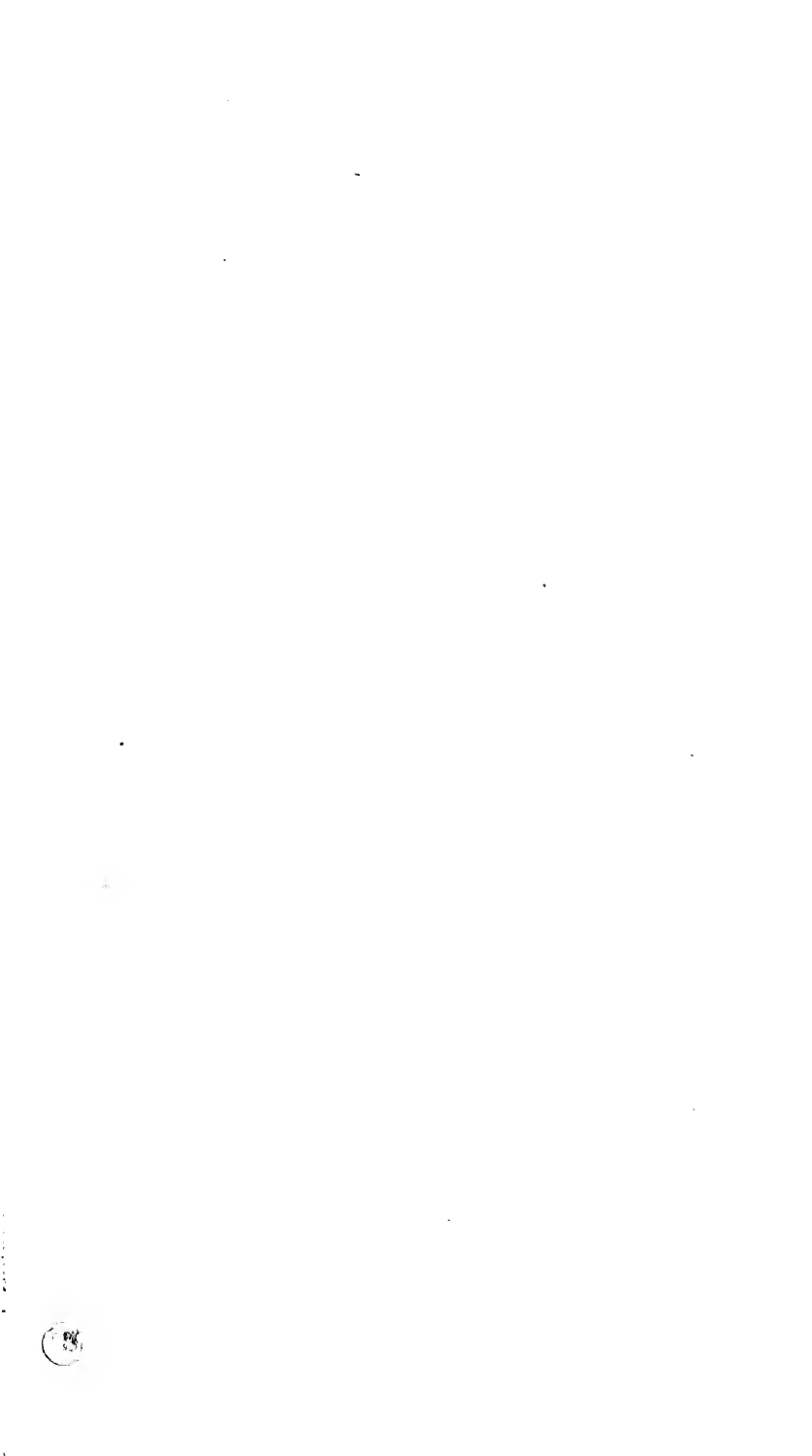| <b>Eleventh Essex</b><br>District.<br>Saugus            | .                                                                                                                                                                 |                                                               |                                   | John B. Gould<br>of Saugus<br>$\frac{326}{326}$ | All Others.<br>$^{76}_{76}$ | Blanks.<br>$2,331$<br>$2,331$             | Total Votes Cast.<br>$\frac{2,733}{2,733}$                                  |
|---------------------------------------------------------|-------------------------------------------------------------------------------------------------------------------------------------------------------------------|---------------------------------------------------------------|-----------------------------------|-------------------------------------------------|-----------------------------|-------------------------------------------|-----------------------------------------------------------------------------|
| Totals.<br>.<br><b>Twelfth Essex</b><br>District.       |                                                                                                                                                                   |                                                               |                                   | <b>No Nomination.</b>                           | All Others.                 | Blanks.                                   | Total Votes Cast.                                                           |
| Boxford<br>Middleton                                    | 204<br>$\frac{204}{157}$<br>391<br>and the company of the company of<br>157<br>390<br>$\mathbf{l}$<br>409<br>409<br>348<br>348<br>1,509<br>$\bf{l}$<br>1,508<br>٠ |                                                               |                                   |                                                 |                             |                                           |                                                                             |
| <b>Thirteenth Essex</b><br>District.                    | George C. Dollas<br>of Salisbury                                                                                                                                  | William H. Melanson<br>of Newburyport                         | Mark E. O'Brien<br>of Newburyport | All Others.                                     |                             | Blanks,                                   | Total Votes Cast.                                                           |
| Newbury<br>NEWBURYPORT<br>.<br>Salisbury<br>Totals<br>. | $\frac{11}{172}$<br>$\frac{187}{187}$<br>400                                                                                                                      | 76<br>400<br>32<br>508                                        | 141<br>1,004<br>124<br>1,269      |                                                 |                             | $\frac{26}{106}$<br>$\frac{20}{152}$      | $\begin{array}{r} 284 \\ 1,682 \\ 363 \\ 2,329 \end{array}$                 |
| <b>Fourteenth Essex</b><br>District.                    |                                                                                                                                                                   | Nicholas J. Costello<br>of Amesbury                           | Bernard D. Flynn<br>of Amesbury   | All Others.                                     |                             | Blanks.                                   | Total Votes Cast.                                                           |
| Amesbury<br>Groveland<br>Totals                         |                                                                                                                                                                   | $\begin{array}{c} 421 \\ 263 \end{array}$<br>196<br>37<br>917 | 697<br>84<br>157<br>102<br>1,040  | $\bf{l}$<br>$\frac{1}{2}$                       |                             | $\frac{33}{51}$<br>$\frac{54}{32}$<br>170 | $\begin{array}{r} \n 1,152 \\  398 \\  +07 \\  172 \\  2,129\n \end{array}$ |

# Votesfor State Representatives — Continued.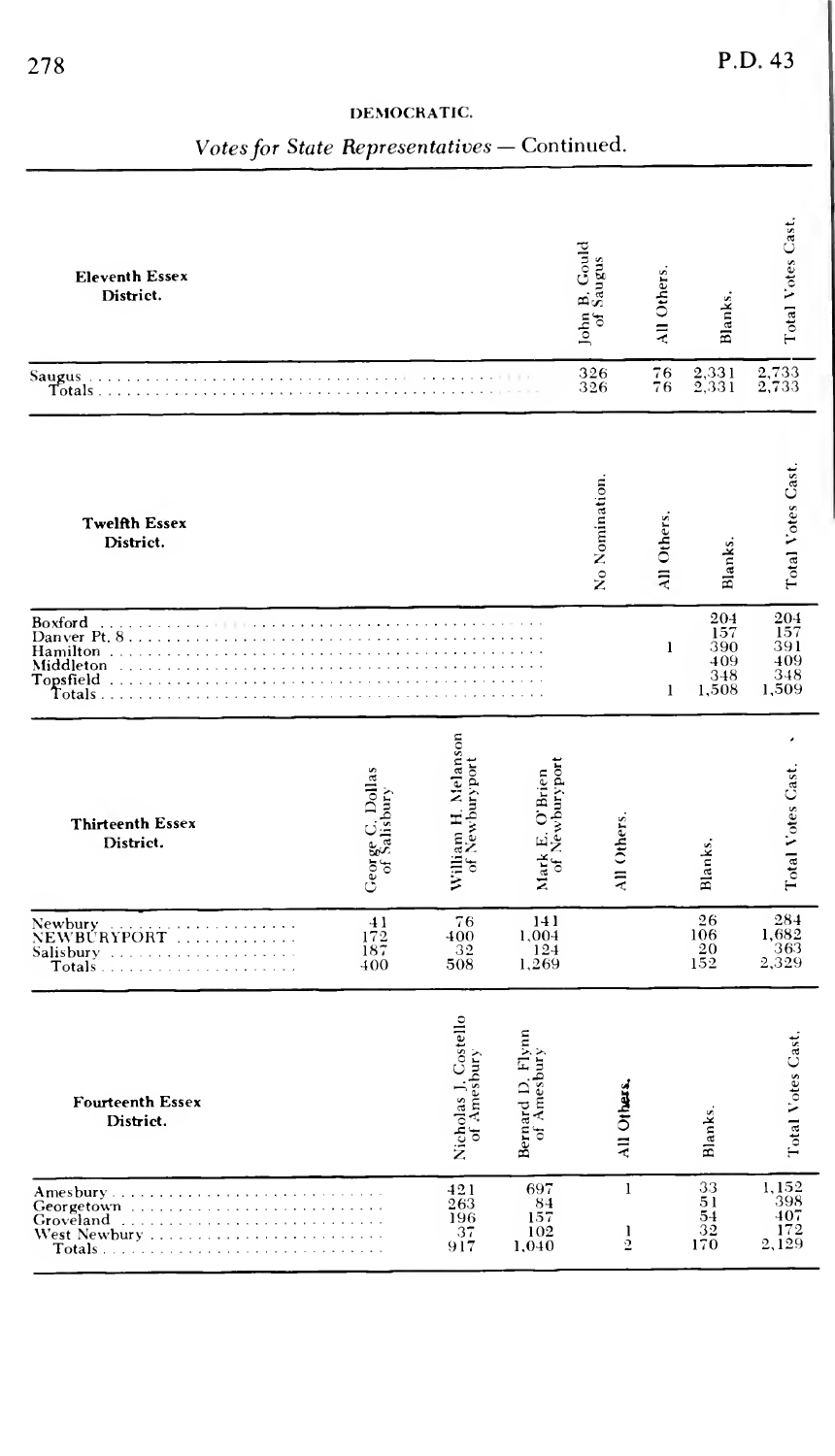| <b>Fifteenth Essex</b><br>District.                                                                                            |                                    |                                 | Francis Bevilacqua<br>of Haverhill     | All Others. | Blanks.                                          | Total Votes Cast.              |
|--------------------------------------------------------------------------------------------------------------------------------|------------------------------------|---------------------------------|----------------------------------------|-------------|--------------------------------------------------|--------------------------------|
| <b>HAVERHILL</b><br>Wards 3, 5, 7<br>a a sua a a a a fra a cristir                                                             |                                    |                                 | $^{1,852}_{1,852}$                     | 48<br>48    | $\begin{array}{c} 638 \\ 638 \end{array}$        | 2,538<br>2,538                 |
| <b>Sixteenth Essex</b><br>District.                                                                                            | David J. Swartz<br>of Haverhill    | William H. Ryan<br>of Haverhill | All Others.                            |             | Blanks.                                          | Total Votes Cast.              |
| <b>HAVERHILL</b><br>Wards 1, 2, 4, $6$<br>The second contracts<br>Merrimae (1998)<br>Totals (1998)<br>in a share and the state | 398<br>55<br>453                   | 228<br>$\mathbf{2}$<br>230      | $20\,$<br>6<br>26                      |             | 1,301<br>143<br>1,444                            | $\frac{1,947}{206}$<br>2,153   |
| <b>Seventeenth Essex</b><br>District.                                                                                          |                                    |                                 | Frederick A. Keyes<br>of North Reading | All Others. | Blanks.                                          | Total Votes Cast.              |
| Lynnfield<br>.<br>North Reading                                                                                                |                                    |                                 | 738<br>852<br>1,590                    | 6<br>6      | 355<br>$\begin{array}{c} 221 \\ 576 \end{array}$ | $\frac{1,093}{1,079}$<br>2,172 |
| $\prime$<br><b>Eighteenth Essex</b><br>District.                                                                               | Nicholas J. Buglione<br>of Methuen | Angelo M. Alaimo<br>of Methuen  | All Others.                            |             | Blanks.                                          | Total Votes Cast.              |
| Methuen<br>Pts. 1, 3, 5, 7, 8 & 9.<br>$\sim$<br>$Totals$<br>÷.                                                                 | 2,699<br>2,699                     | 1,606<br>1,606                  | $\frac{1}{1}$                          |             | 141<br>141                                       | 4,447<br>4,447                 |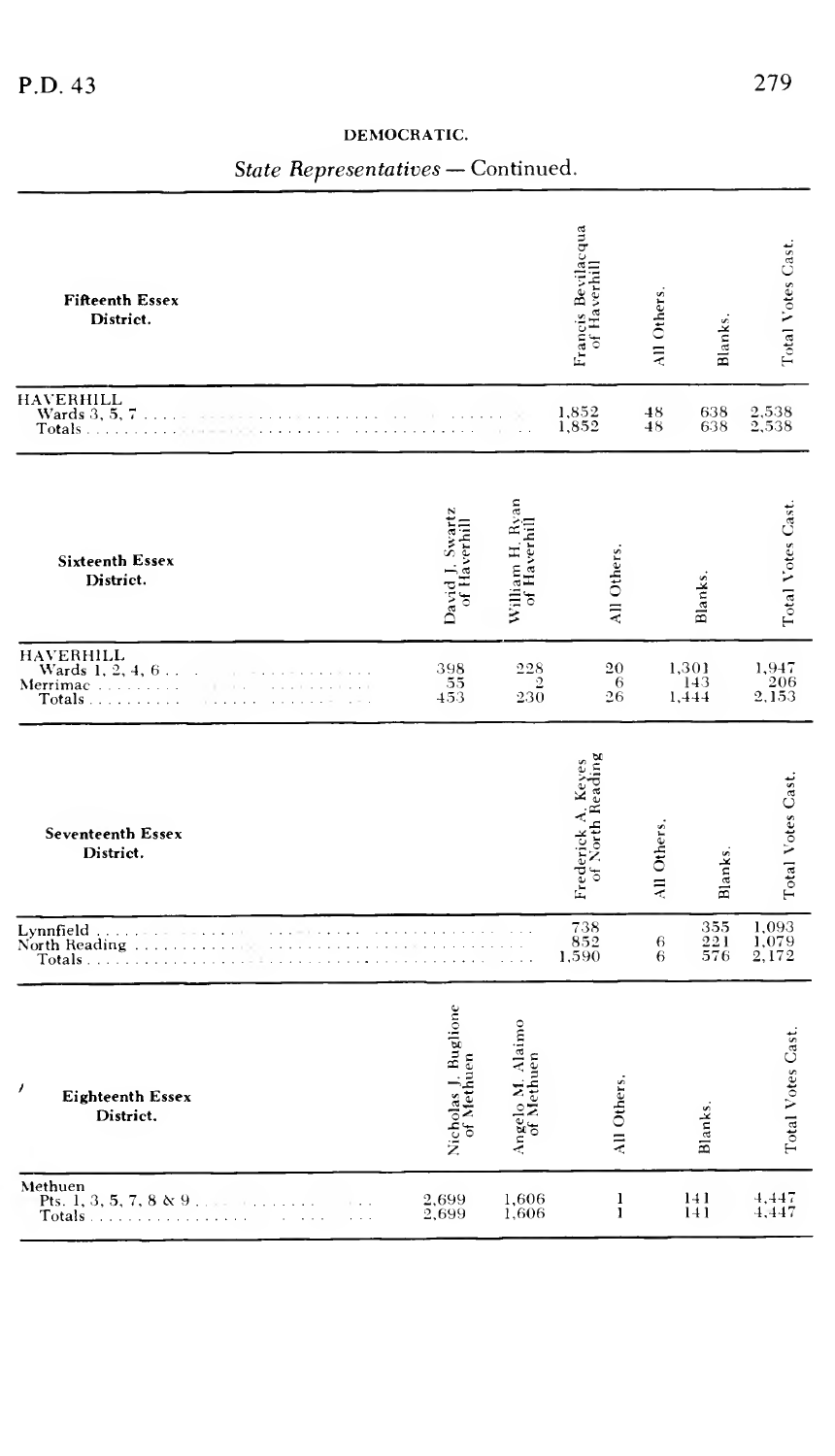| <b>Nineteenth Essex</b><br>District.                                                                                                                                                                                                  | Timothy A. Bassett<br>of Lynn                                                                   | Daniel J. Day<br>of Lynn                                  | All Others.                |            | Blanks.                       | Total Votes Cast.                   |
|---------------------------------------------------------------------------------------------------------------------------------------------------------------------------------------------------------------------------------------|-------------------------------------------------------------------------------------------------|-----------------------------------------------------------|----------------------------|------------|-------------------------------|-------------------------------------|
| LYNN<br>Ward 2<br>Ward 3, Pts. 4, 5, 6, 7, 8, 9, 10<br>The Common<br>Totals                                                                                                                                                           | $\frac{2,578}{2,578}$                                                                           | 1,638<br>1,638                                            |                            |            | $^{172}_{172}$                | 4,388<br>4,388                      |
| <b>Twentieth Essex</b><br>District.                                                                                                                                                                                                   |                                                                                                 |                                                           | Thomas W. McGee<br>of Lynn | All Others | Blanks.                       | Total Votes Cast.                   |
| LYNN<br>Ward 4, Pt. 4<br>Ward 5<br>Ward 6, Pt. 1, 2, 3, 4, 5, 7, 9<br>Totals                                                                                                                                                          |                                                                                                 |                                                           | 3,329<br>3,329             |            | $732$<br>$732$                | $\substack{4,061\\4,061}$           |
| <b>Twenty-first Essex</b><br>District.                                                                                                                                                                                                | Robert G. Phelan<br>of Lynn                                                                     | Burton G. Wilkins<br>of Lynn                              | All Others.                |            | Blanks.                       | Total Votes Cast.                   |
| <b>LYNN</b><br>Ward 3, Pt. 1, 2, 3<br>Ward 4, Pt. 1, 2, 3, 5, 6, 7, 8<br>Nahant.<br>$\frac{1}{2}$ , $\frac{1}{2}$ , $\frac{1}{2}$ , $\frac{1}{2}$ , $\frac{1}{2}$<br>Swampscott Pt. $3 \times 4$<br>Totals<br>$\omega$ . The $\omega$ | $\begin{array}{r} 1.534 \\ \begin{array}{c} 474 \\ \text{372} \\ 2.380 \end{array} \end{array}$ | $\begin{array}{r} 738 \\ 356 \\ 281 \\ 1,375 \end{array}$ |                            |            | 268<br>$\frac{33}{87}$<br>388 | 2,540<br>$\frac{863}{740}$<br>4,143 |
| <b>Twenty-second Essex</b><br>District.                                                                                                                                                                                               | James E. Smith<br>of Lynn                                                                       | Martin J. McNulty<br>of Lynn                              | All Others.                |            | Blanks.                       | <b>Total Votes Cast.</b>            |
| LYNN Ward 1<br>Ward 6, Pt. 6, 8<br>Ward 7<br>Totals<br>ò,<br>$\lambda$<br>$\mathcal{F}$                                                                                                                                               | $3,227$<br>$3,227$                                                                              | 1,983<br>1,983                                            |                            |            | 250<br>$\bar{2}50$            | 5,460<br>5,460                      |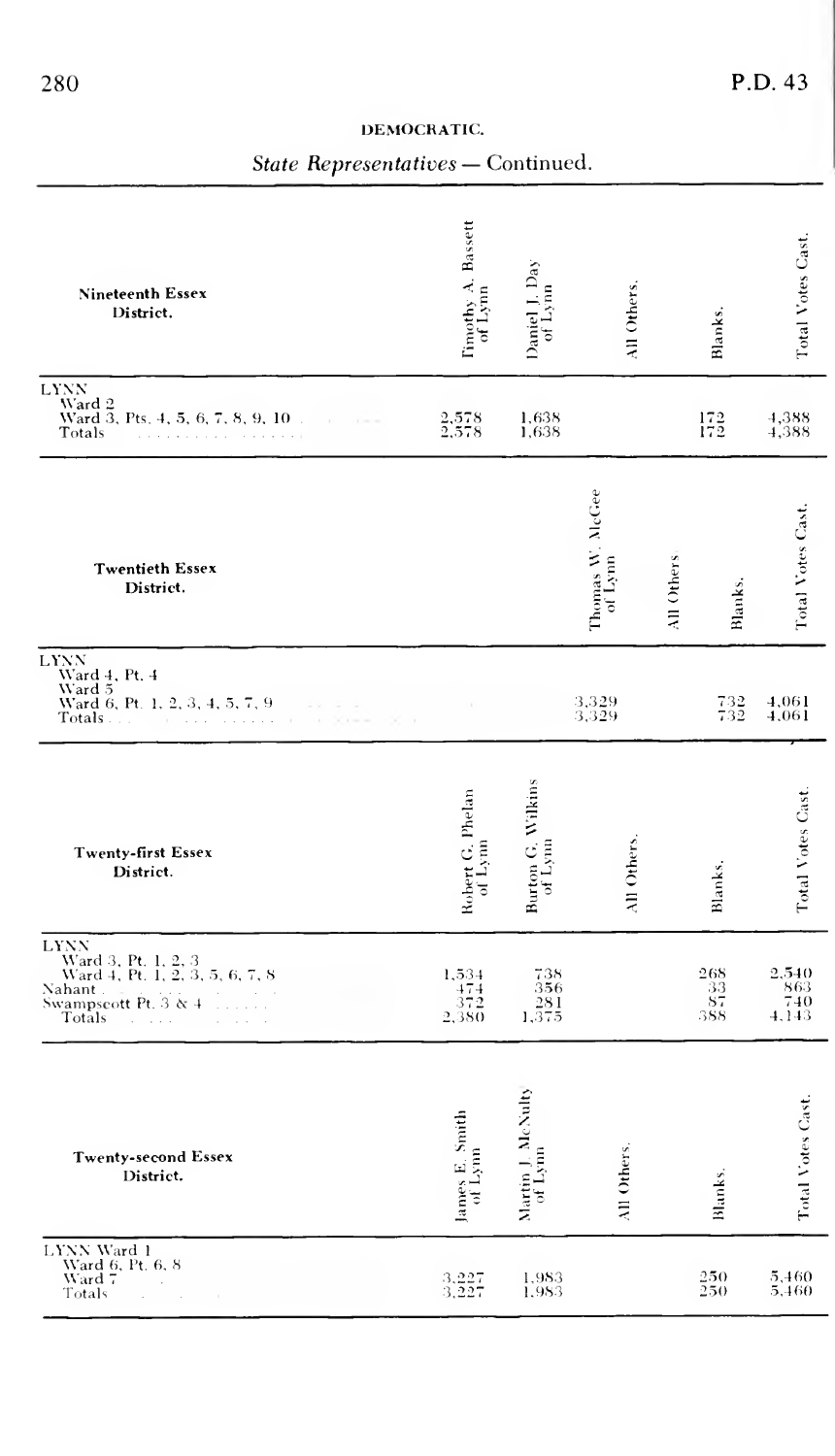#### Veronica C. Dooley<br>of Lawence Arthur M. Khourv Total Votes Cast. of Lawrence All Others. Twenty-third Essex District. Blanks. LAWRENCE<br>
Ward 1, Pt. 4, 6<br>
Ward 2, Pt. 3, 4, 5<br>
Ward 4, Pt. 3, 4<br>
Methuen Pt. 2, 6<br>
Methuen Pt. 2, 6  $\frac{2,074}{725}$ <br>2,799  $\begin{array}{c} 3,432 \\ 1,210 \\ 4,642 \end{array}$  $\frac{1,211}{458}$ <br>1,669  $\frac{147}{27}$ <br> $\frac{27}{174}$ Totals Wilfred P. Beauchesne<br>of Methuen Louis Ilebbelinck<br>of Lawrence Total Votes Cast. All Others. **Twenty-fourth Essex** District. Blanks. LAWRENCE<br>Ward 2, Pt. 1, 2<br>Ward 3, Pt. 1, 2<br>Ward 4, Pt. 1<br>Ward 5,  $\frac{2,266}{526}$ <br> $2,792$  $\begin{array}{r} 359 \\ \textcolor{red}{\textbf{47}} \\ \textcolor{red}{\textbf{406}} \end{array}$  $\frac{4.168}{7.72}$ <br> $4.940$ 1,533 10 Methuen Pt. 4  $\frac{199}{1,732}$  $10$ Totals Gerard A, Guilmette<br>of Lawrence Dennis J. Mungo Total Votes Cast. of Lawrence All Others. Twenty-fifth Essex Blanks. District.  $\frac{5,327}{5,327}$  $\frac{1.225}{1.225}$  $\frac{216}{216}$ LAWRENCE Ward 6<br>Totals 3,886 3,886 James P. Hurrell<br>of North Andover Total Votes Cast. All Others. Twenty-sixth Essex Blanks. District. LAWRENCE<br>Ward 1, Pt. 1, 2, 3, 5<br>North Andover  $\frac{1,182}{1,997}$ <br>3,179  $\begin{array}{c} 910 \\ 1,675 \\ 2,585 \end{array}$  $\frac{272}{322}$

## DEMOCRATIC. State Representatives - Continued.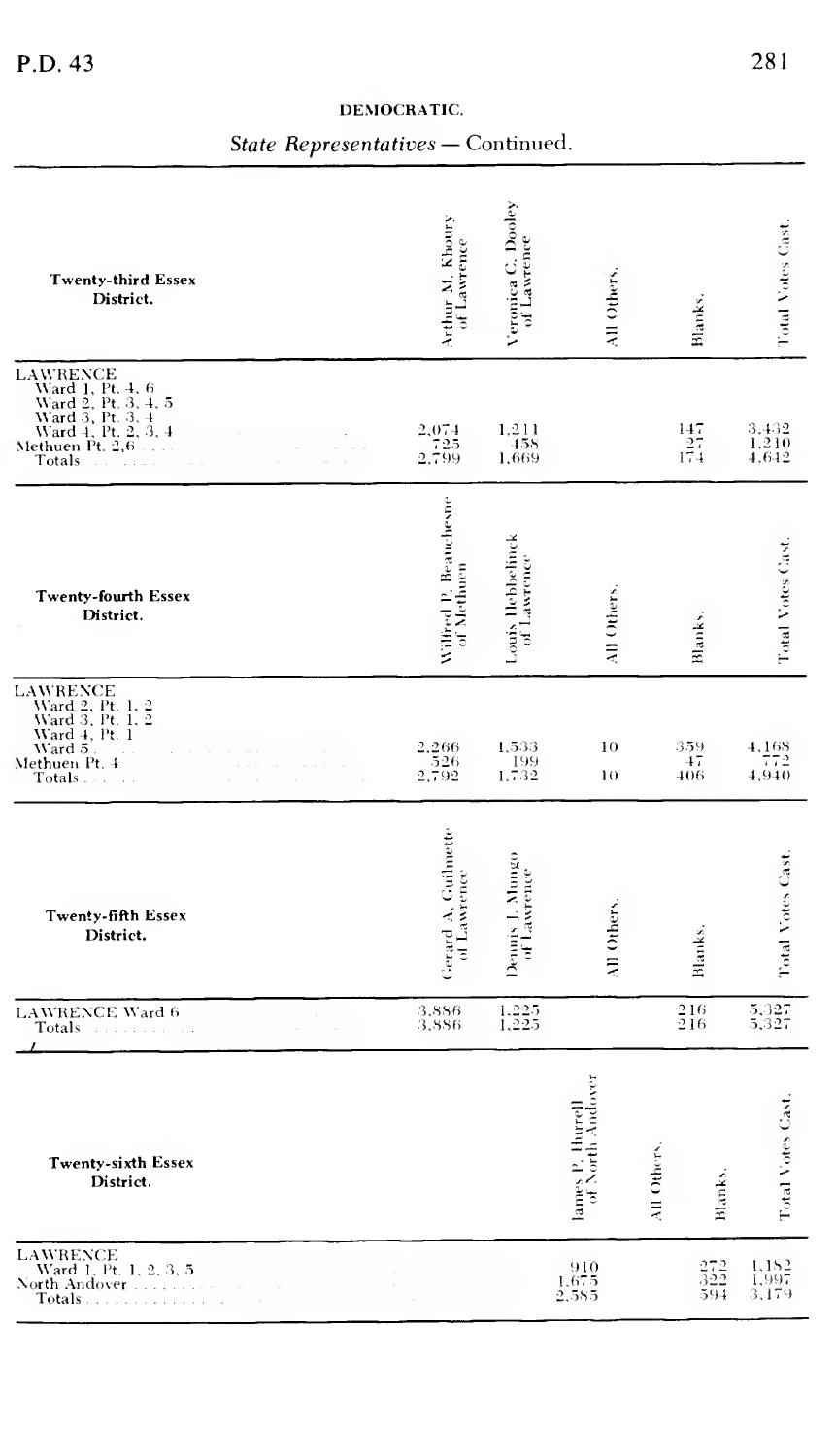| State Representatives - Continued. |
|------------------------------------|
|                                    |

| Twenty-seventh Essex<br>District.                                                                                                                                                                                                                                                                                                                                                                                                                                                                                                                                                                                                                                                                                                                                                                                                                                                                                                                          | Gerald M. Cohen<br>of Andover                                                                                                                                                                                                                                        | Philip J. Coppola<br>Andover                             | All Others.                    |                                                                          | Blanks.                                                                                                                            | Total Votes Cast.                                                                                                                |
|------------------------------------------------------------------------------------------------------------------------------------------------------------------------------------------------------------------------------------------------------------------------------------------------------------------------------------------------------------------------------------------------------------------------------------------------------------------------------------------------------------------------------------------------------------------------------------------------------------------------------------------------------------------------------------------------------------------------------------------------------------------------------------------------------------------------------------------------------------------------------------------------------------------------------------------------------------|----------------------------------------------------------------------------------------------------------------------------------------------------------------------------------------------------------------------------------------------------------------------|----------------------------------------------------------|--------------------------------|--------------------------------------------------------------------------|------------------------------------------------------------------------------------------------------------------------------------|----------------------------------------------------------------------------------------------------------------------------------|
| Andover<br>distribution.<br>$\mathbf{1}$ and $\mathbf{1}$<br>x<br>Totals<br>and a straight and<br>$\sim$ $\sim$<br>$\sim$<br>$\ddot{\phantom{a}}$<br>÷.                                                                                                                                                                                                                                                                                                                                                                                                                                                                                                                                                                                                                                                                                                                                                                                                    | 1,340<br>1,340                                                                                                                                                                                                                                                       | 925<br>925                                               |                                |                                                                          | $\frac{220}{220}$                                                                                                                  | $\frac{2.485}{2.485}$                                                                                                            |
| <b>First Franklin</b><br>District.                                                                                                                                                                                                                                                                                                                                                                                                                                                                                                                                                                                                                                                                                                                                                                                                                                                                                                                         |                                                                                                                                                                                                                                                                      |                                                          | No Nomination.                 | All Others.                                                              | Blanks.                                                                                                                            | Total Votes Cast.                                                                                                                |
| Ashfield <sub>a m</sub><br>1.1111<br>o.<br>Bernardston<br>$-2 - 1 - 1$<br>Witness and<br>Y.<br>Buckland<br>$\mathbb{R}^{\mathbb{Z}}$<br>.<br>Charlemont<br>$\sim$ $\sim$<br><b>Contract Contract</b><br>Chesterfield<br>and the analysis and<br><b>William Committee</b><br>$\mathbb{R}^n$<br><b>Contractor</b><br>Conway<br>$\textbf{Cumming}$ ton $\ldots \ldots \ldots$<br>.<br>Dalton<br><b>The contract of the Contract</b><br>contractors and<br>and a straight to<br>$\sim$ 1<br>and a state and a state<br>Monroe<br>radia da da da da da da da da da S<br><b><i><u><u>A.A. A.A. A.A.</u></u></i></b><br>comment and state of<br>Service Park<br>Rowe<br>Shelburne<br>Windsor<br>.<br>Worthington<br>The control of the control of the control of the control of the control of the control of the control of the control of the control of the control of the control of the control of the control of the control of the control<br>Totals<br>×. | 1.1.1<br>and a straight and<br>.<br>.<br>.<br>and a straight and a<br>and a straight and<br>.<br>and a strainers<br>contractors and the<br>.<br>.<br>the contract of the contract of the contract of the contract of the contract of the contract of the contract of | and a state<br>and and and analysis<br>and a state state |                                | <sup>1</sup><br>$\mathbf{l}$<br>4<br>3<br>1<br>$\overline{2}$<br>3<br>15 | 61<br>36<br>51<br>$\frac{27}{25}$<br>51<br>53<br>$\frac{19}{347}$<br>7<br>8<br>31<br>13<br>17<br>20<br>14<br>80<br>34<br>37<br>931 | 61<br>37<br>51<br>28<br>25<br>51<br>53<br>23<br>350<br>$\tilde{s}$<br>$\frac{32}{13}$<br>17<br>20<br>16<br>80<br>37<br>37<br>946 |
| Second Franklin<br>District.                                                                                                                                                                                                                                                                                                                                                                                                                                                                                                                                                                                                                                                                                                                                                                                                                                                                                                                               |                                                                                                                                                                                                                                                                      |                                                          | Paul McDonald<br>of Greenfield | All Others.                                                              | Blanks.                                                                                                                            | Total Votes Cast.                                                                                                                |
| Deerfield<br>$\sim$ 100 $\pm$<br>Greenfield<br>$1 + 1 + 1 =$<br>$\alpha$ , $\alpha$ , $\alpha$<br>Whately<br>Totals                                                                                                                                                                                                                                                                                                                                                                                                                                                                                                                                                                                                                                                                                                                                                                                                                                        |                                                                                                                                                                                                                                                                      |                                                          | 203<br>679<br>54<br>936        |                                                                          | 86<br>$\frac{162}{25}$<br>$2\tilde{7}\tilde{3}$                                                                                    | 289<br>841<br>79<br>1,209                                                                                                        |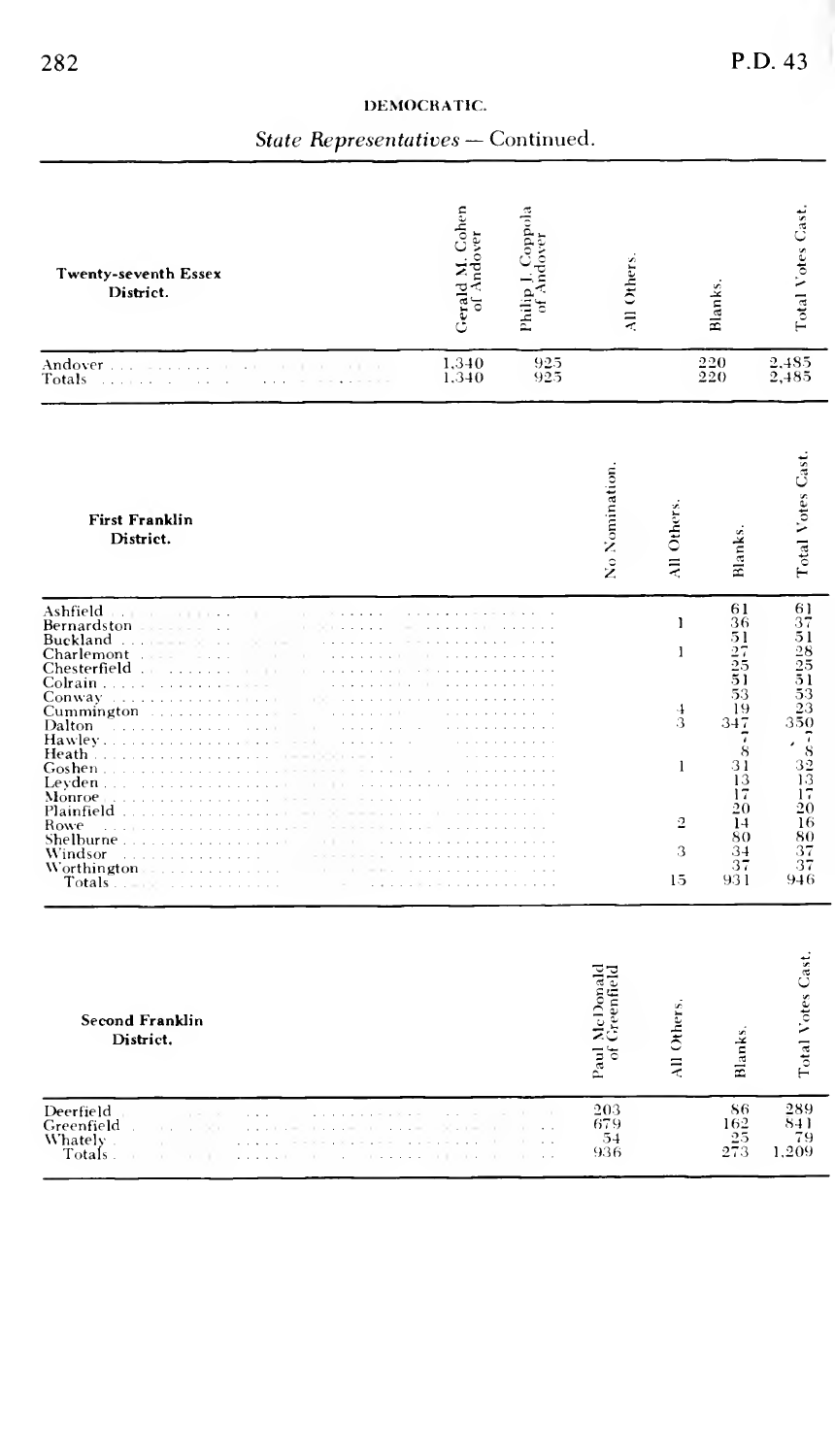| Third Franklin<br>District.                                                                                                                                                                                                                       |                                                                                                                                                                                                                                                      |                                                                                                                                                                                                                  |                                          | <b>No Nomination.</b>                         | All Others.                         | Blanks.                                                  | Total Votes Cast.                                               |
|---------------------------------------------------------------------------------------------------------------------------------------------------------------------------------------------------------------------------------------------------|------------------------------------------------------------------------------------------------------------------------------------------------------------------------------------------------------------------------------------------------------|------------------------------------------------------------------------------------------------------------------------------------------------------------------------------------------------------------------|------------------------------------------|-----------------------------------------------|-------------------------------------|----------------------------------------------------------|-----------------------------------------------------------------|
| Erving<br>contractors.<br>$\begin{array}{l} \begin{array}{c} \text{if } \alpha \\ \text{if } \alpha \leq \beta \leq \alpha \end{array} & \begin{array}{c} \alpha + \alpha \\ \text{if } \alpha + \beta \leq \alpha \end{array} \end{array}$<br>÷. | $\alpha$ is a second set of $\alpha$<br>$\epsilon = 1$<br>$\sim$<br>25<br>$\label{eq:1.1} \begin{array}{cccccccccc} \dot{\chi} & \dot{\omega} & \dot{\omega} & \dot{\omega} & \dot{\omega} & \dot{\omega} & \dot{\omega} & \dot{\omega} \end{array}$ | $\begin{array}{c} \begin{array}{c} \text{ } & \text{ } \\ \text{ } & \text{ } \\ \text{ } & \text{ } \\ \text{ } & \text{ } \\ \text{ } & \text{ } \end{array} \end{array}$<br>$\sim 100$<br>William<br>Victoria | $\sim 10^{-10}$                          |                                               | $\mathbf{I}$<br>$\overline{2}$<br>3 | 47<br>58<br>553<br>80<br>184<br>165<br>37<br>39<br>1,163 | 47<br>59<br>553<br>$\frac{80}{184}$<br>167<br>37<br>39<br>1,166 |
| <b>First Hampden</b><br>District.                                                                                                                                                                                                                 | Donald W. Belisle<br>of Palmer                                                                                                                                                                                                                       | Frank P. Golas<br>of Palmer                                                                                                                                                                                      | John D. Moran<br>of Brimfield            | John B. Perry<br>of Monson                    | All Others.                         |                                                          |                                                                 |
| Brimfield<br>Hampden<br>Monson<br>Palmer Pt. A, B, D<br>Wales<br>Totals                                                                                                                                                                           | 30<br>110<br>60<br>668<br>17<br>885                                                                                                                                                                                                                  | 105<br>133<br>$\frac{267}{723}$<br>1,254                                                                                                                                                                         | 45<br>34<br>49<br>31<br>$\frac{18}{177}$ | $\frac{29}{55}$<br>841<br>228<br>115<br>1,268 |                                     | 8<br>37<br>20<br>23<br>-3<br>91                          | $\frac{217}{369}$<br>1,237<br>1,673<br>179<br>3,675             |
| Second Hampden<br>District.<br>1                                                                                                                                                                                                                  |                                                                                                                                                                                                                                                      |                                                                                                                                                                                                                  |                                          | <b>No Nomination.</b>                         | All Others.                         | Blanks.                                                  | Total Votes Cast.                                               |
| East Longmeadow Pt 3, 4, 5.<br>$\chi$<br>$\alpha$                                                                                                                                                                                                 | $\mathcal{L}^{\mathcal{L}}$                                                                                                                                                                                                                          | $\lambda = -1$<br>The Control                                                                                                                                                                                    | ma :<br>$\lambda$                        |                                               | 16<br>16                            | 768<br>1,547<br>2,315                                    | 768<br>1,563<br>2,331                                           |
| Third Hampden<br>District.                                                                                                                                                                                                                        |                                                                                                                                                                                                                                                      |                                                                                                                                                                                                                  |                                          | <b>No Nomination</b>                          | All Others.                         | Blanks.                                                  | <b>Total Votes Cast.</b>                                        |
| Agawam<br>a constitute condition.<br>Totals<br>$\sim 10-10$                                                                                                                                                                                       | $\chi = \pm 1$                                                                                                                                                                                                                                       | $\sim 1000$ km s $^{-1}$<br>$\alpha$ , $\alpha$ , $\alpha$                                                                                                                                                       |                                          |                                               |                                     | 2,695<br>2,695                                           | 2,695<br>2,695                                                  |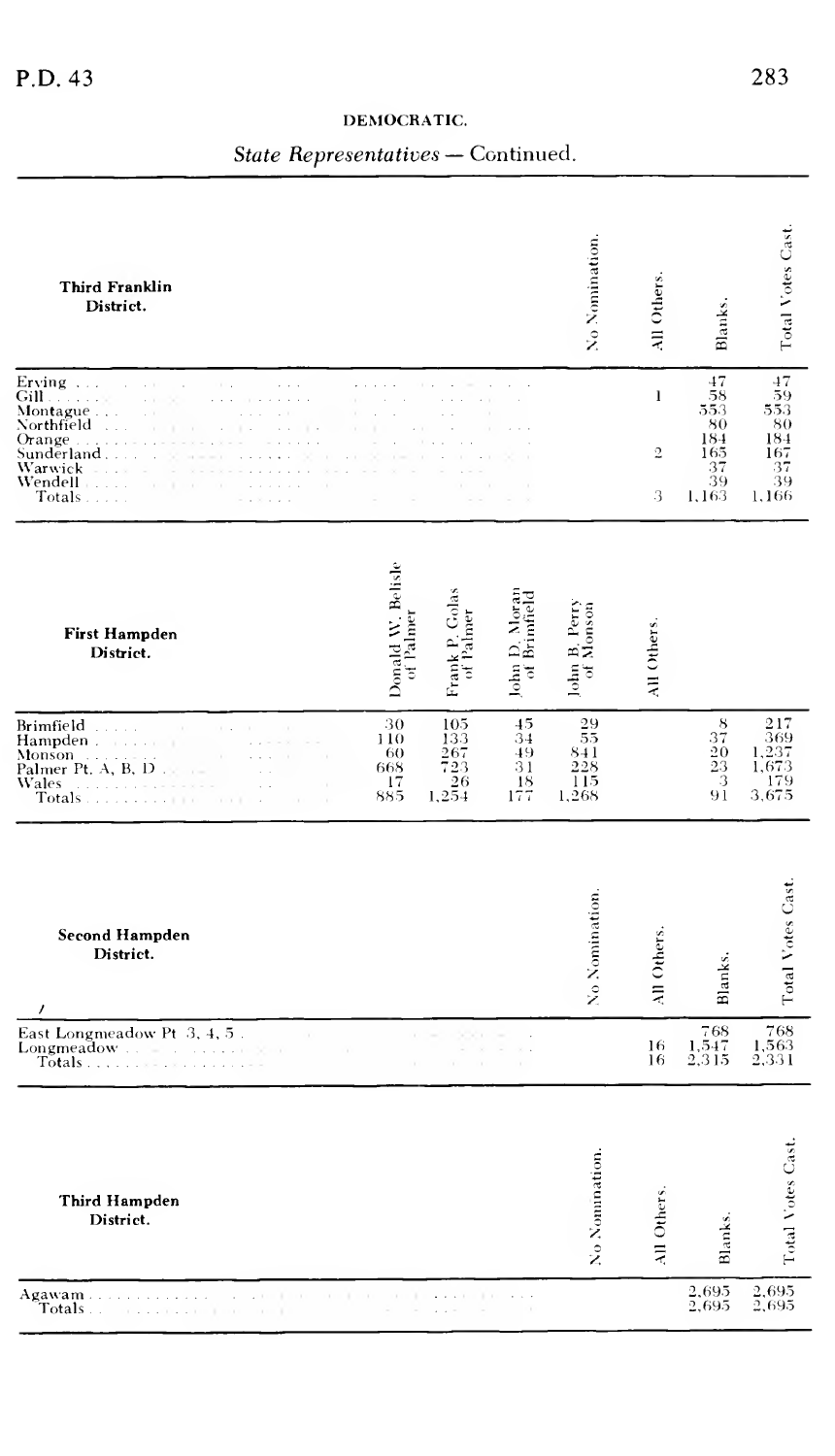| Fourth Hampden<br>District.                                                                                                                                                                                                                                                                                                                                                                                                                                                                                                                                                                                                                | John F. Coffey<br>of West Springfield                                                | All Others. | Blanks.                                                           | Total Votes Cast.                                                                          |
|--------------------------------------------------------------------------------------------------------------------------------------------------------------------------------------------------------------------------------------------------------------------------------------------------------------------------------------------------------------------------------------------------------------------------------------------------------------------------------------------------------------------------------------------------------------------------------------------------------------------------------------------|--------------------------------------------------------------------------------------|-------------|-------------------------------------------------------------------|--------------------------------------------------------------------------------------------|
| West Springfield<br>Pts., I, 2, 3, 4, 6, 7, 8<br>$\mathcal{N}=\mathcal{N}$<br>$\mathcal{X}(\mathcal{X})$ . In this case,<br>$\chi_1,\ldots,\chi_{N}$<br>$\chi$<br>$\mathrm{Totals}$<br><b>Contractor</b><br>$\sim$<br>÷<br>$\propto$                                                                                                                                                                                                                                                                                                                                                                                                       | $\frac{2,072}{2,072}$                                                                |             | $\frac{673}{673}$                                                 | $\frac{2,745}{2,745}$                                                                      |
| Fifth Hampden<br>District.                                                                                                                                                                                                                                                                                                                                                                                                                                                                                                                                                                                                                 | Daniel J. Smith<br>of Westfield                                                      | All Others. | Blanks.                                                           | Total Votes Cast.                                                                          |
| Montgomery<br>WESTFIELD<br>Ward 5, Pt. A<br>Ward 5, Pt. A<br>Southampton<br>l,<br>$\bar{z}$<br>$\sim$ $\times$ $\sim$<br>$\bar{\psi}$ .<br>$\chi$<br>$\mathcal{X}^{\mathcal{A}}$<br>$\sim$ 1 $\sim$<br>$\epsilon$ - $\pm$ - $\pm$<br>$\sim$ $\sim$<br>$\lambda$<br>ř.<br>$\begin{array}{ccccccccc} x&\bullet &\bullet & x &\stackrel{1}{\to} & x &\stackrel{1}{\to} & \bullet & & \bullet & & \bullet \\ \bullet &\bullet &\bullet &\bullet &\bullet & & & & \bullet & & \bullet \\ &\bullet &\bullet &\bullet &\bullet & & & & & \bullet & \bullet \\ &\bullet &\bullet &\bullet & & & & & & & \bullet \end{array}$<br>$\alpha$<br>Totals | 32<br>$\begin{array}{c} 1.751 \\ -188 \\ 1.971 \end{array}$                          | 36<br>36    | 9<br>$\substack{492 \\ -63}$<br>564                               | 41<br>$\frac{2,279}{251}$<br>$2,571$                                                       |
| Sixth Hampden<br>District.                                                                                                                                                                                                                                                                                                                                                                                                                                                                                                                                                                                                                 | Garreth J. Lynch<br>of Westfield                                                     | All Others. | Blanks.                                                           | Total Votes Cast.                                                                          |
| Blandford<br>Chester<br>×<br>Granville<br>X<br>$\times$ $-$<br>Huntington.<br>X.<br>$\frac{1}{2}$<br>Russell <sup>"</sup><br>j.<br>$\mathcal{C}(\mathcal{C})=\mathcal{C}$<br>Y.<br>l,<br>Southwick<br>Tolland<br>$\bar{z}$<br>$\lambda$<br><b>WESTFIELD Ward 4</b><br>Ward 5, Pt. $B = 1$<br>$\lambda$<br>Ŷ,<br>$\lambda$<br>$\sim$ $\sim$<br>Totals<br>Ì.<br>$\ddotsc$                                                                                                                                                                                                                                                                    | -19<br>$\overline{48}$<br>$\frac{33}{55}$<br>58<br>401<br>9<br>$\frac{1,067}{1,709}$ |             | $\cdot$<br>$\frac{28}{11}$<br>17<br>$\cdot 4$<br>47<br>157<br>268 | $\begin{array}{r} 53 \\ -16 \\ -16 \\ -16 \\ 48 \\ 9 \end{array}$<br>$\frac{1,224}{1,977}$ |
| Seventh Hampden<br>District.                                                                                                                                                                                                                                                                                                                                                                                                                                                                                                                                                                                                               | David M. Bartley<br>of Holyoke                                                       | All Others. | Blanks.                                                           | Total Votes Cast.                                                                          |
| HOLYOKE Ward 3<br>Ward 6 Pt. A, B, C<br>$\lambda$ .<br>$\sim$ 1.<br>West Springfield Pt. 5<br>Ŷ,<br>Ŷ.<br>Ŷ.<br>Totals<br>$\sim$<br>contract of the                                                                                                                                                                                                                                                                                                                                                                                                                                                                                        | 2,505<br>308<br>2.813                                                                |             | $^{797}_{203}$<br>1.000                                           | $\begin{array}{c} 3,302 \\ 511 \\ 3,813 \end{array}$                                       |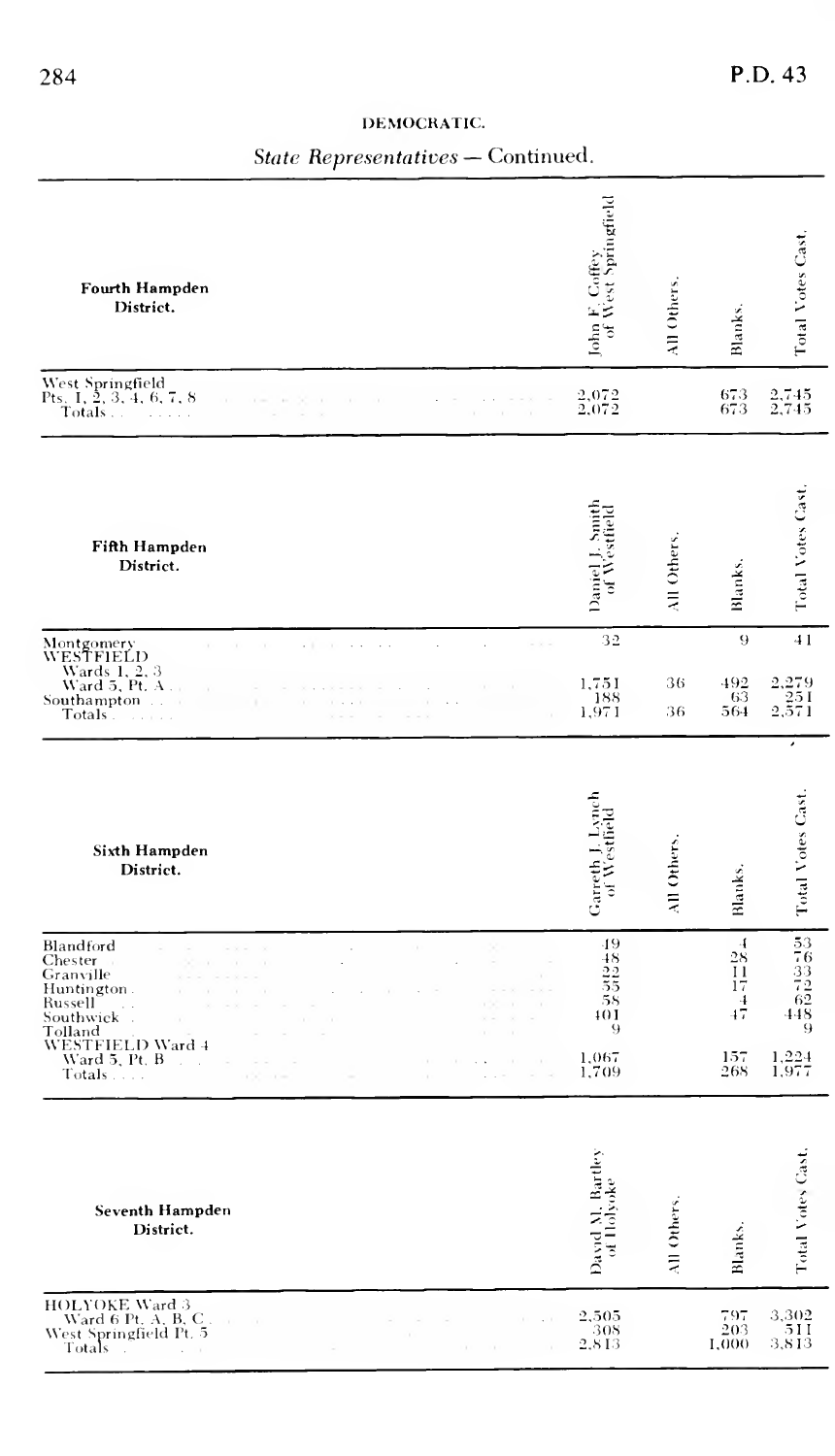| <b>Eighth Hampden</b><br>District.                                                                     |                      |                                                                                                                  |                                                                                                                        |                                  | James E. O'Leary<br>of Holyoke          | All Others.         | Blanks.                    | Total Votes Cast.       |
|--------------------------------------------------------------------------------------------------------|----------------------|------------------------------------------------------------------------------------------------------------------|------------------------------------------------------------------------------------------------------------------------|----------------------------------|-----------------------------------------|---------------------|----------------------------|-------------------------|
| HOLYOKE Wards 4, 5<br>Ward 6, Pt. D, E<br>Ward $7$ .<br>Totals                                         |                      | $\label{eq:1.1} \mathcal{A}(\mathbf{r})=\mathcal{A}(\mathbf{r})=\mathcal{A}(\mathbf{r})=\mathcal{A}(\mathbf{r})$ |                                                                                                                        | $\frac{1}{2}$ .                  | $\frac{2,739}{2,739}$                   |                     | 1,151<br>1,151             | 3,890<br>3,890          |
| Ninth Hampden<br>District.                                                                             |                      |                                                                                                                  |                                                                                                                        |                                  | of Springfield<br>Rudy Chmura           | All Others.         | Blanks.                    | Total Votes Cast.       |
| SPRINGFIELD<br>Ward 8, Pt. C, D, E, F, G, J, L, M                                                      | $\ddot{\phantom{a}}$ |                                                                                                                  |                                                                                                                        | $\bar{t}$                        | $\frac{2,205}{2,205}$                   |                     | 956<br>956                 | 3.161<br>3,161          |
| <b>Tenth Hampden</b><br>District.                                                                      |                      |                                                                                                                  |                                                                                                                        |                                  | Robert P. Abbott<br>of Springifled      | All Others.         | Blanks.                    | Total Votes Cast.       |
| <b>SPRINGFIELD</b><br>Ward 8, Pt. 11, 1<br>$\sim$<br>Wilbraham<br>Totals                               |                      |                                                                                                                  | $\begin{array}{ccccc} 0 & & 0 & & & 0 \\ & & \ddots & & \vdots & \vdots \\ & & & 0 & & \frac{1}{\sqrt{2}} \end{array}$ |                                  | 95<br>334<br>429                        | $\mathbf{I}$<br>1   | 1,523<br>$8 - 10$<br>2,363 | 1,619<br>1,174<br>2,793 |
| <b>Eleventh Hampden</b><br>District.                                                                   |                      | James J. Bowler<br>of Springfield                                                                                | Sean Cahillane<br>of Springfield                                                                                       | John J. Martin<br>of Springfield | John J. Sullivan, Jr.<br>of Springfield | <b>All Others</b> , | Blanks.                    | Total Votes Cast.       |
| SPRINGFIELD<br>Ward 2, Pt. C, E, F, G, K, L<br>Ward 8, Pt. A, B, K<br>$Totals =$<br><b>Carl County</b> |                      | 918<br>918                                                                                                       | 1,613<br>1,613                                                                                                         | $852 \n852$                      | 1,170<br>1,170                          |                     | $\frac{249}{249}$          | 4,802<br>4,802          |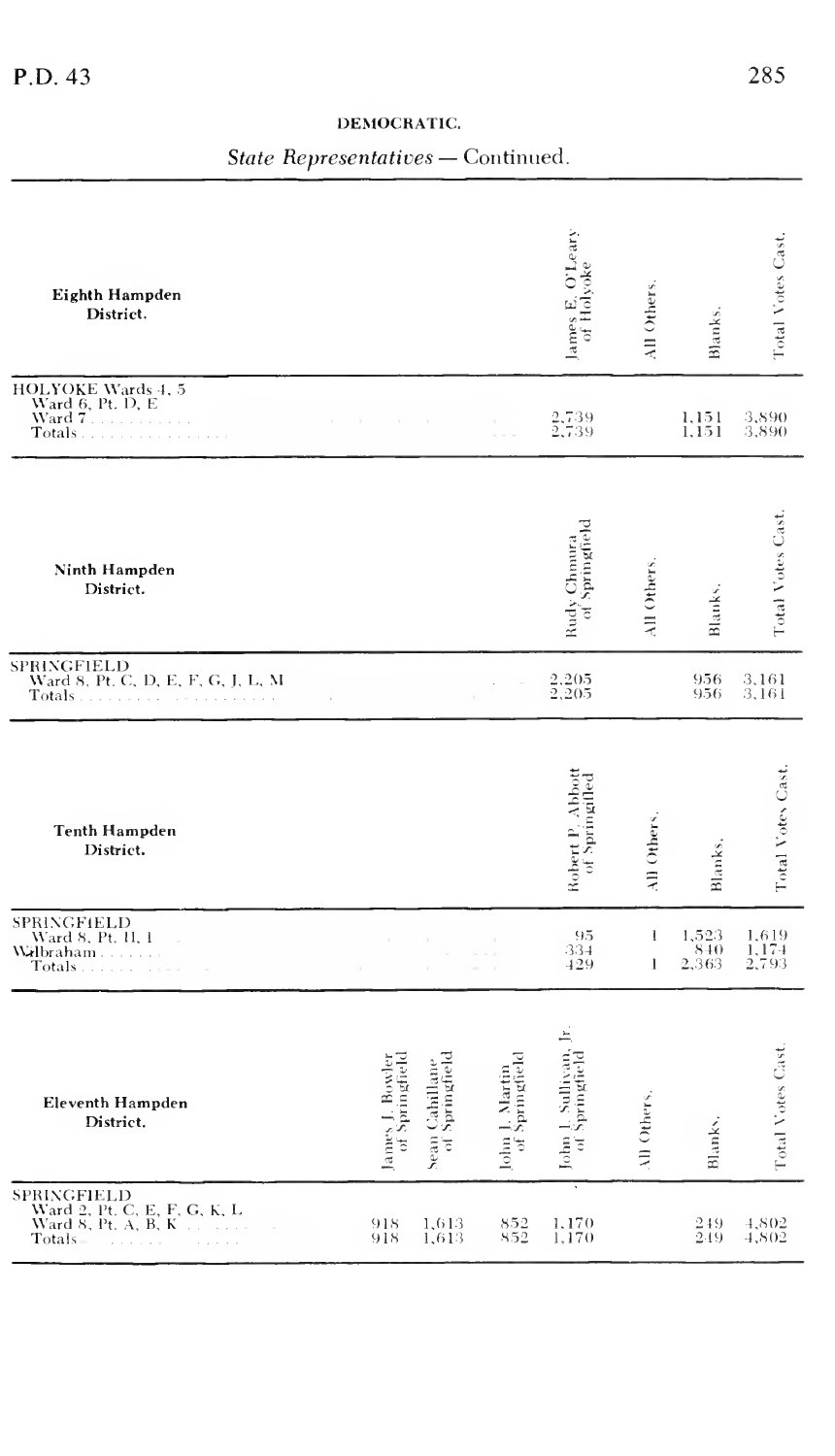| Twelfth Hampden<br>District.                                                                            | Arthur James McKenna<br>of Springfield   | Ernest E. DuPont<br>of Springfield | All Others.                           |             | Blanks.               | Total Votes Cast.     |
|---------------------------------------------------------------------------------------------------------|------------------------------------------|------------------------------------|---------------------------------------|-------------|-----------------------|-----------------------|
| SPRINGFIELD Ward 1<br>Ward 2, Pt. A, B, D, H, I, J                                                      | $\substack{2,023 \\ 2,023}$              | $\substack{571 \ 571}$             |                                       |             | $\frac{295}{295}$     | 2,889<br>2,889        |
| <b>Thirteenth Hampden</b><br>District.                                                                  | Raymond A. Jordan, Jr.<br>of Springfield | Paul R. Mason<br>of Springfield    | All Others.                           |             | Blanks.               | Total Votes Cast.     |
|                                                                                                         | $^{1,114}_{1,114}$                       | $\substack{781}{781}$              |                                       |             | $\substack{280\\280}$ | $\frac{2,175}{2,175}$ |
| Fourteenth Hampden<br>District.                                                                         |                                          |                                    | James L. Grimaldi<br>of Springfield   | All Others. | Blanks.               | Total Votes Cast.     |
| SPRINGFIELD<br>Ward 3, Pt. A, E, F, G, H, J, K<br>Ward 4, Pt. A, D<br>Ward 6, Pt. H                     |                                          |                                    | 1,450<br>1,450                        |             | $\frac{854}{854}$     | 2,304<br>2,304        |
| Fifteenth Hampden<br>District.                                                                          |                                          |                                    | Anthony M. Scibelli<br>of Springfield | All Others. | Blanks.               | Total Votes Cast.     |
| SPRINGFIELD<br>Ward 3, Pt. B, C, D, I, L,<br>Ward 6, Pt. A, B, C, D, E, F, G<br>Ward 7, Pt. C<br>Totals |                                          |                                    | $\frac{2,138}{2,138}$                 |             | 1,205<br>1,205        | 3,343<br>3,343        |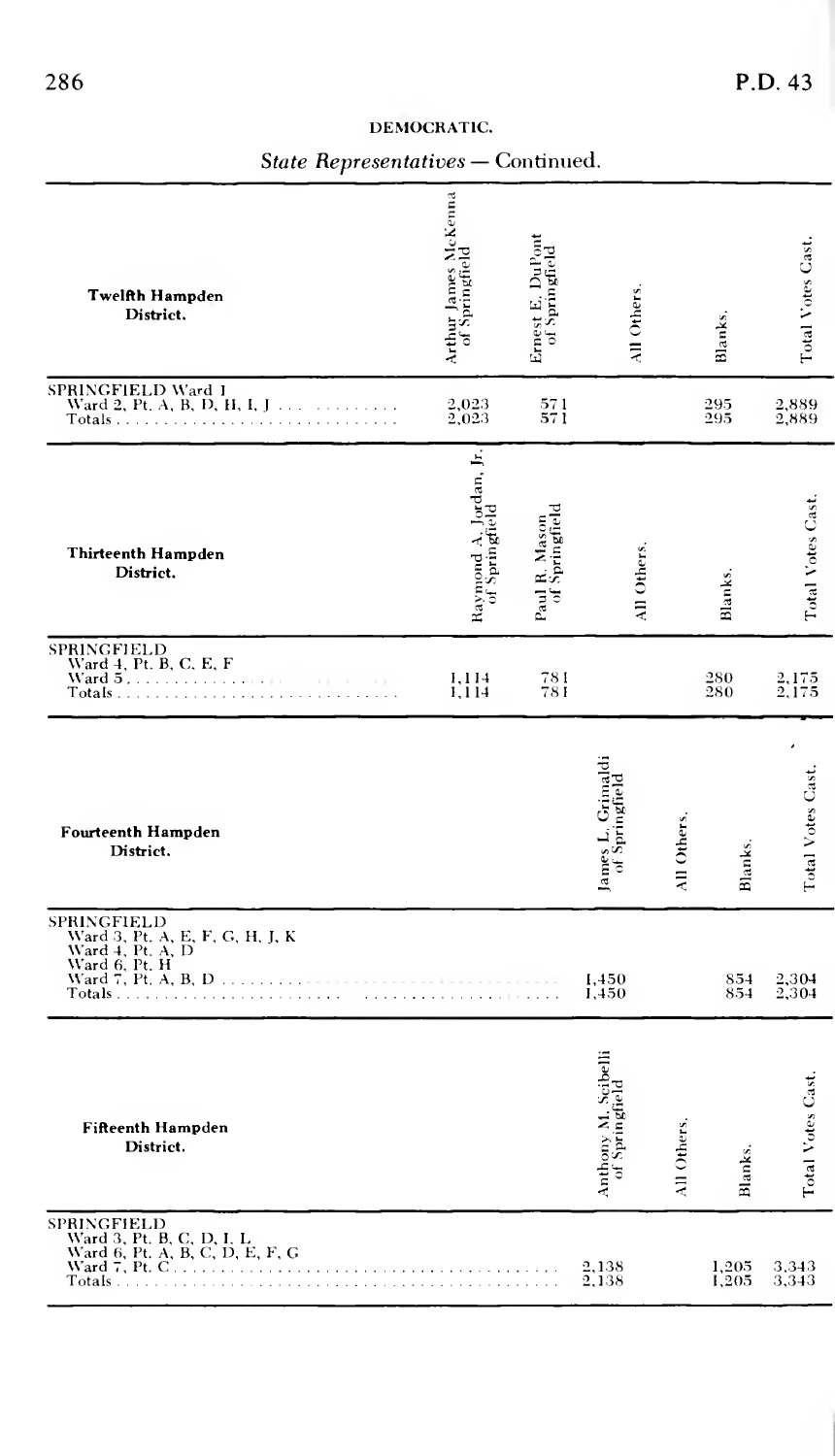| Sixteenth Hampden<br>District.                                            |                                       |                                 | Peter H. Lappin<br>of Springfield |               | All Others. | Blanks.             | Total Votes Cast.                                    |
|---------------------------------------------------------------------------|---------------------------------------|---------------------------------|-----------------------------------|---------------|-------------|---------------------|------------------------------------------------------|
| East Longmeadow Pt. 1, 2                                                  |                                       | and a state of                  | 409<br>$\frac{2,378}{2,787}$      |               |             | 231<br>997<br>1,228 | 640<br>$\begin{array}{c} 3,375 \\ 4,015 \end{array}$ |
| Seventeenth Hampden<br>District.                                          |                                       |                                 | Richard H. Demers<br>of Chicopee  | All Others.   |             | Blanks.             | Total Votes Cast.                                    |
| <b>CHICOPEE</b><br>Ward 3, Pt. C<br>Ward 7<br>Ward 8, Pt. B<br>Wards 1, 2 |                                       |                                 | 2,316<br>358<br>2,674             |               | 8<br>8      | 412<br>196<br>608   | 2,736<br>$\frac{554}{3,290}$                         |
| <b>Eighteenth Hampden</b><br>District.                                    | Francis C. Lapointe<br>of Chicope     | Paul J. Demears<br>of Chicopee  |                                   | All Others.   |             | Blanks.             | Total Votes Cast.                                    |
| CHICOPEE Ward 1<br>Ward 6, Pt. A, B<br>Ward 8, Pt. A                      | $\frac{1,748}{1,748}$                 | 1,087<br>1,087                  |                                   | $\frac{1}{1}$ |             | $^{79}_{79}$        | 2,915<br>2,915                                       |
| Nineteenth Hampden<br>District.                                           | Joseph Garczynski, Jr.<br>of Chicopee | Lucille Ouinette<br>of Chicopee |                                   | All Others.   |             | Blanks.             | Total Votes Cast.                                    |
| CHICOPEE Ward 2<br>Ward 3, Pt. A, B<br>Wards 4, 5<br>.<br>Totals          | 2,957<br>2,957                        | 2,362<br>2,362                  |                                   |               |             | $\frac{171}{171}$   | 5,490<br>5,490                                       |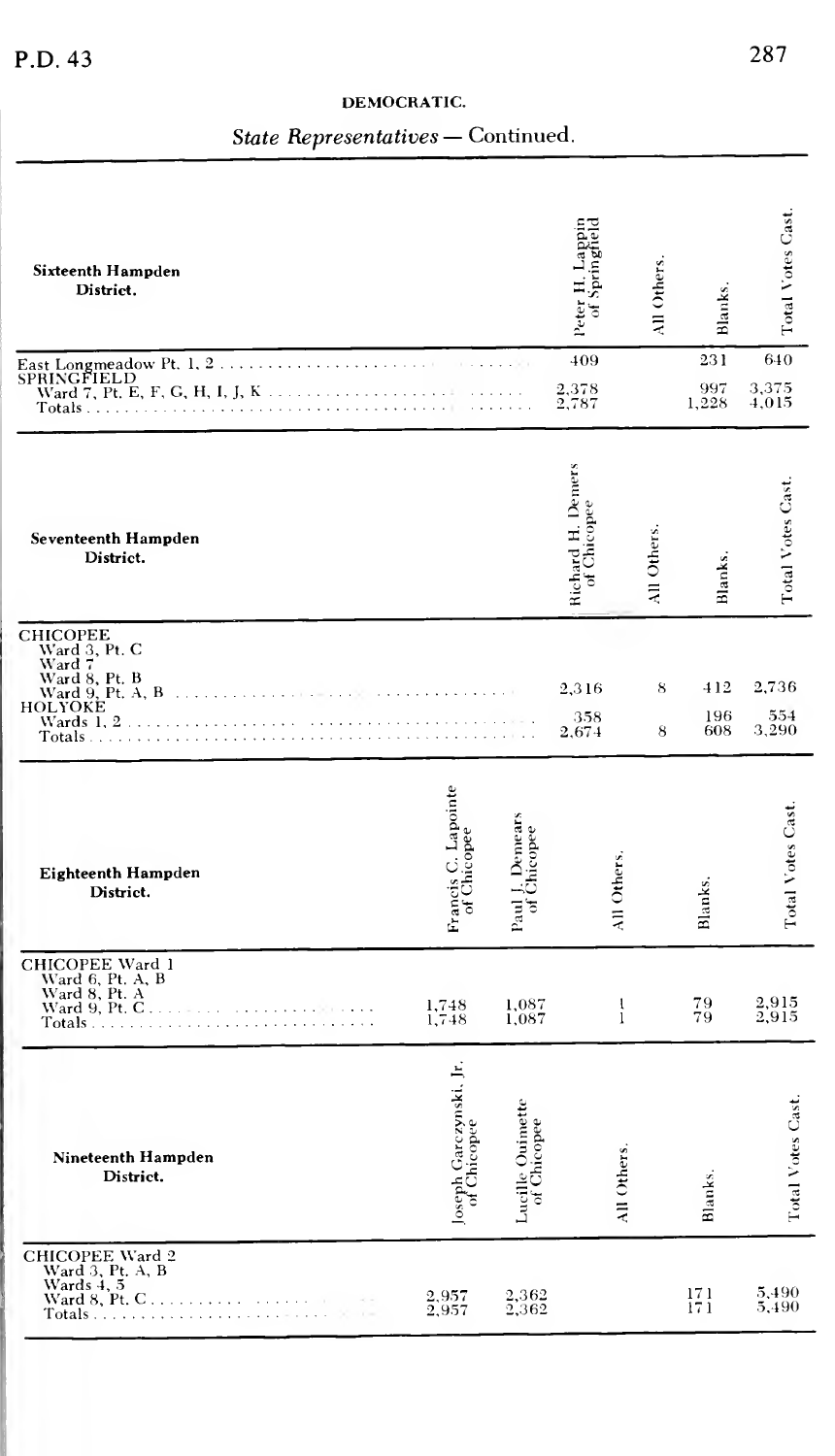| Votes for State Representatives - Continued.                                                                       |                                                                                                                                                                                                                                              |                                                                        |                                    |                                              |                                     |             |                                             |                                                                    |  |  |
|--------------------------------------------------------------------------------------------------------------------|----------------------------------------------------------------------------------------------------------------------------------------------------------------------------------------------------------------------------------------------|------------------------------------------------------------------------|------------------------------------|----------------------------------------------|-------------------------------------|-------------|---------------------------------------------|--------------------------------------------------------------------|--|--|
| <b>Twentieth Hampden</b><br>District.                                                                              |                                                                                                                                                                                                                                              |                                                                        |                                    |                                              | Steve T. Chmura<br>of Ludlow        | All Others. | Blanks.                                     | Total Votes Cast.                                                  |  |  |
| <b>CHICOPEE</b><br>Ward $6,$ Pt. $C_{++}$<br>50<br>Ludlow<br>Ludlow<br>Palmer Pt. C.<br>Totals                     | $\frac{1}{2}$ , $\frac{1}{2}$ , $\frac{1}{2}$ , $\frac{1}{2}$ , $\frac{1}{2}$ , $\frac{1}{2}$ , $\frac{1}{2}$ , $\frac{1}{2}$ , $\frac{1}{2}$ , $\frac{1}{2}$ , $\frac{1}{2}$ , $\frac{1}{2}$ , $\frac{1}{2}$ ,<br>$\mathbf{r} = \mathbf{r}$ | $\lambda$ . If $\lambda$<br>$\sim$ $\sim$                              | $\rightarrow$<br>$\sim 10^{-1}$    |                                              | 253<br>$\frac{2,692}{373}$<br>3,348 |             | 52<br>588<br>81<br>721                      | 305<br>3,280<br>454<br>4,039                                       |  |  |
| <b>First Hampshire</b><br>District.                                                                                |                                                                                                                                                                                                                                              |                                                                        | Raymond F. Kelly<br>of Northampton | William P. Nagle, Jr.<br>of Northampton      | All Others.                         |             | Blanks.                                     | Total Votes Cast                                                   |  |  |
| Hadley<br>NORTHAMPTON<br>Ward 1, Pt. A<br>Ward 2, Pt. B<br>Wards 3, 4, 5, 6<br>Ward 7, Pt. A.                      | the contract of the contract of<br>O.<br>$\sim 10^{-1}$                                                                                                                                                                                      |                                                                        | 140<br>780<br>920                  | 183<br>$\substack{1.844 \\ 2.027}$           |                                     |             | 21<br>115<br>136                            | 344<br>2,739<br>3,083                                              |  |  |
| <b>Second Hampshire</b><br>District.                                                                               |                                                                                                                                                                                                                                              | William A. Carey<br>of Easthampton                                     | of Easthampton<br>Stephen Kozloski | William M. Sullivan<br>of Easthampton        | All Others.                         |             | Blanks.                                     | Total Votes Cast.                                                  |  |  |
| Easthampton<br>Hatfield<br>NORTHAMPTON<br>Ward 1, Pt. B                                                            | $\sim$                                                                                                                                                                                                                                       | 1,214<br>154                                                           | 385<br>89                          | 793<br>92                                    |                                     |             | 46<br>15                                    | $\frac{2,438}{350}$                                                |  |  |
| Ward 2, Pt. A<br>Ward 7, Pt. B<br>Westhampton<br>Williamsburg<br>Totals                                            | $\sim$ $  \sim$                                                                                                                                                                                                                              | 251<br>32<br>39<br>1,690                                               | 92<br>9<br>24<br>599               | 363<br>$^{14}$<br>39<br>1,301                |                                     |             | 65<br>3<br>16<br>145                        | $^{771}_{58}$<br>$\frac{118}{3,735}$                               |  |  |
| <b>Third Hampshire</b><br>District.                                                                                |                                                                                                                                                                                                                                              | E<br>James R. Nol.<br>of Ware                                          | David J. Co<br>of Ware             | T. David Heffron<br>of Granby                | All Others.                         |             | Blanks,                                     | Cast.<br><b>Total Votes</b>                                        |  |  |
| Belchertown<br>Granby<br>South Hadley Pt. A<br>Ware<br>$\alpha$ , $\alpha$ , $\alpha$<br>$Totals$<br>$\sim$ $\sim$ | $\sim$ 1                                                                                                                                                                                                                                     | 154<br>$\begin{array}{c} 157 \\[-4pt] 262 \end{array}$<br>985<br>1,558 | $-54$<br>19<br>138<br>387<br>598   | 85<br>$\frac{236}{267}$<br>$\frac{126}{714}$ |                                     |             | $^{23}_{19}$<br>30<br>20<br>$\overline{92}$ | $\begin{array}{r} 316 \\ 431 \\ 697 \\ 1,518 \\ 2,962 \end{array}$ |  |  |

## DEMOCRATIC. Votesfor State Representatives — Continued.

 $\overline{a}$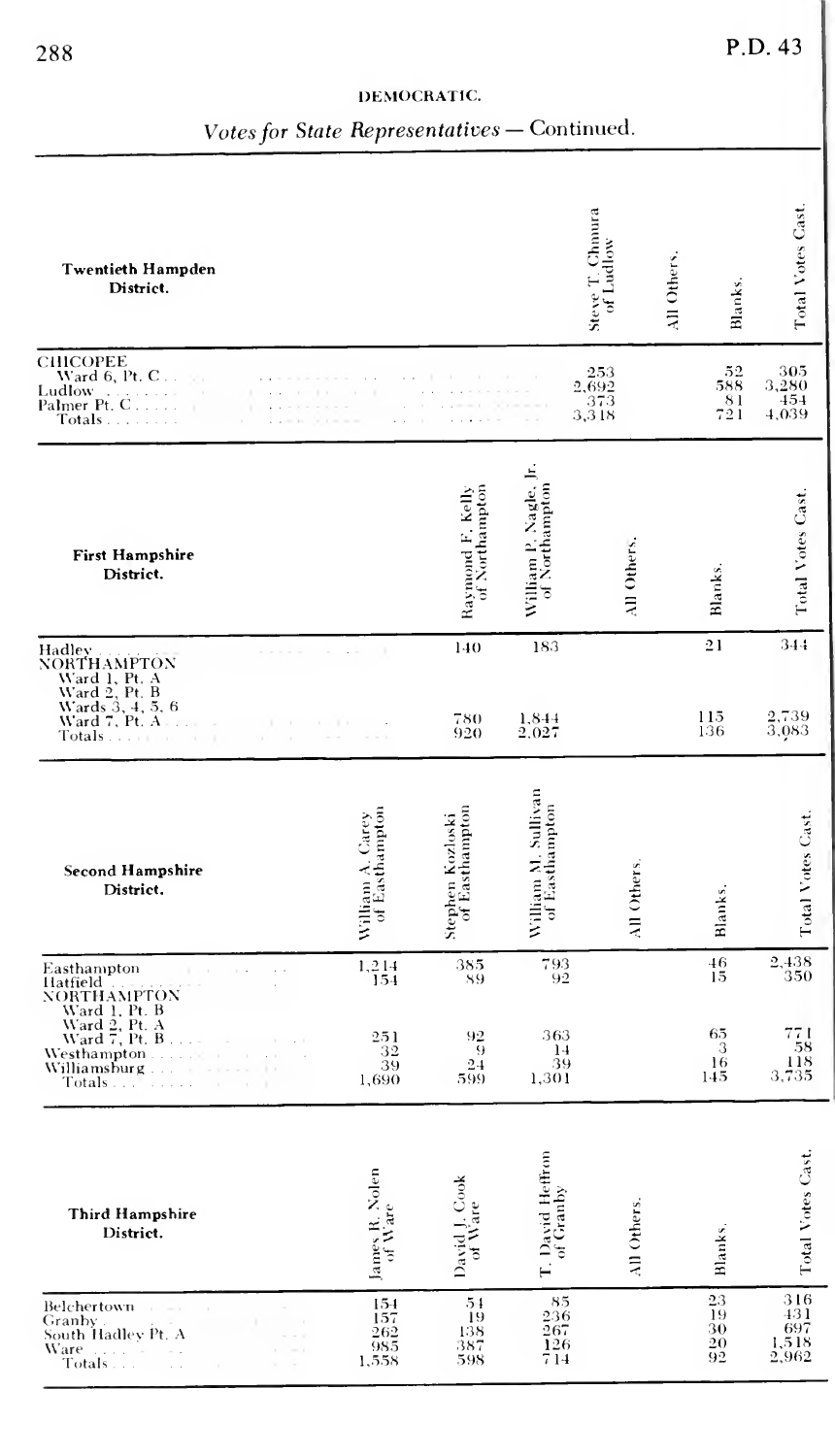#### James G. Collins<br>of Amberst Total Votes Cast. Fourth Hampshire All Others. District. Blanks.  $\frac{1,296}{1,154}$ <br> $2,450$ Amherst 1 1,075<br>South Hadley Pt. B, C, D 887<br>Totals 1,962  $\frac{10}{6}$  $211$  $\frac{561}{472}$  $16$ Michael J. Lombardi<br>of Cambridge Paul F. Collazzo<br>of Cambridge Total Votes Cast. All Others. **First Middlesex** District. **Blanks** CAMBRIDGE<br>
Ward 1<br>
Ward 2, Pt. 1, 2, 3, 4<br>
Ward 3, Pt. 1, 2<br>
Ward 6, Pt. 1, 2<br>
Totals 2,359<br>2,359  $\frac{1,022}{1,022}$  $\frac{557}{557}$ 3,938<br>3,938 Totals Thomas H. D. Mahoney<br>of Cambridge Total Votes Cast. **Second Middlesex** All Others. District. Blanks. CAMBRIDGE<br>Ward 6, Pt. 3<br>Wards 7, 8<br>Ward 10, Pts. 1, 2, 3 & 4  $\frac{2}{2},652$  $\frac{1,677}{1,677}$ 4,329<br>4,329  $\epsilon \rightarrow \infty$ Totals. and a straight and  $\epsilon$  ,  $\epsilon$ Charles F. Flaherty , Jr.<br>of Cambridge Total Votes Cast. **Third Middlesex** All Others. District. Blanks. Belmont Pts. 7, 8<br>CAMBRIDGE<br>Ward 9<br>Ward 10, Pt. 5<br>Ward 11. 1,101 486 1,587  $3,423$ <br> $4,524$  $\frac{734}{1,220}$  $\frac{4,157}{5,744}$ ţ.  $\bar{z}$  $\mathbf{1} \times \mathbf{X} \times \mathbf{X}$ Totals.

## DEMOCRATIC. State Representatives - Continued.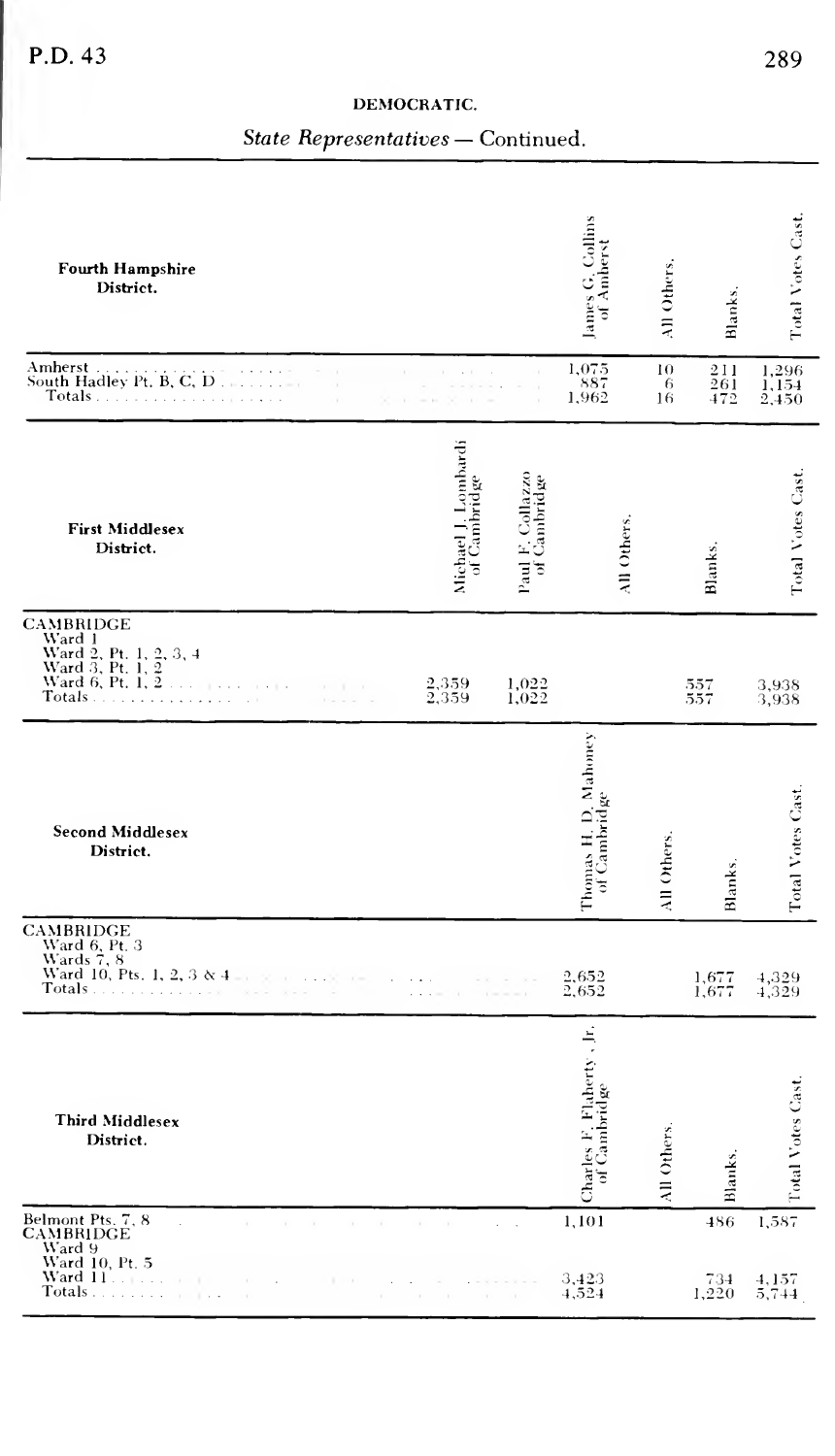| <b>Fourth Middlesex</b><br>District.                                                                          |                                                       |                                                    |                                       |                                   | John J. Toomey<br>of Cambridge                | All Others.   | Blanks.               | Total Votes Cast.           |
|---------------------------------------------------------------------------------------------------------------|-------------------------------------------------------|----------------------------------------------------|---------------------------------------|-----------------------------------|-----------------------------------------------|---------------|-----------------------|-----------------------------|
| CAMBRIDGE<br>Ward 2, Pt. 5<br>Ward 3, Pts. 3, 4, 5<br>Wards 4, 5<br>Ward 6, Pt. 4, 5<br>Totals                | $\mathbb{E}_{\mathbb{P}^1} \mathbb{E}_{\mathbb{P}^1}$ |                                                    |                                       |                                   | $\frac{2,627}{2,627}$                         | $\frac{1}{1}$ | $\frac{1,419}{1,419}$ | $\substack{4,047 \\ 4,047}$ |
| Fifth Middlesex<br>District.                                                                                  | William A. Pickett<br>of Somerville                   | Richard S. Campobasso<br>of Arlington              | Richard Boniface Egan<br>of Arlington |                                   | Paul J. Haley<br>of Somerville<br>All Others. |               | Blanks.               | Total Votes Cast.           |
|                                                                                                               | 365<br>$\sim$ .                                       | 734                                                | 484                                   |                                   | 155                                           |               | 54                    | 1,792                       |
| Arlington<br>Pts. 1, 3 & 4<br>Somerville<br>Sward 6, Pts. 2, 3, 5<br>Ward 7, Pts. 1, 2, 4<br>Totals           | $\frac{1,351}{1,716}$<br>ł                            | 430<br>1,164                                       | 148<br>632                            |                                   | 831<br>986                                    |               | $\frac{166}{220}$     | $\frac{2,926}{4,718}$       |
| Sixth Middlesex<br>District.                                                                                  |                                                       |                                                    |                                       |                                   | Vincent J. Piro<br>of Somerville              | All Others.   | Blanks.               | Total Votes Cast.           |
| SOMERVILLE<br>Ward 4, Pts. 3, 5, 6<br>Ward 5, Pts. 1, 4, 5<br>Ward 6, Pts. 1, 4<br>Ward 7, Pt. 3, 5<br>Totals | $\chi$                                                | $\sim 100$<br>$\mathcal{C} \leftarrow \mathcal{C}$ |                                       |                                   | $\frac{3,710}{3,710}$                         |               | 920<br>920            | 4,630<br>4,630              |
| Seventh Middlesex<br>District.<br><b>SOMERVILLE</b>                                                           |                                                       | of Somerville<br>Marie E. Howe                     | Salvatore R. Albano<br>of Somerville  | Somerville<br>Paul W. O'Neil<br>ह | All Others.                                   |               | Blanks.               | Total Votes Cast.           |

 $\begin{array}{c} 2,676 \\ 2,676 \end{array}$ 

 $^{1,366}_{1,366}$ 

 $\frac{608}{608}$ 

 $^{4,809}_{4,809}$ 

 $\substack{159 \\ 159}$ 

DEMOCRATIC. Votes for State Representatives — Continued.

Ward 1<br>Ward 2, Pt. 1, 6<br>Ward 3, Pt. 1<br>Ward 4, Pts. 1, 2, 4<br>Totals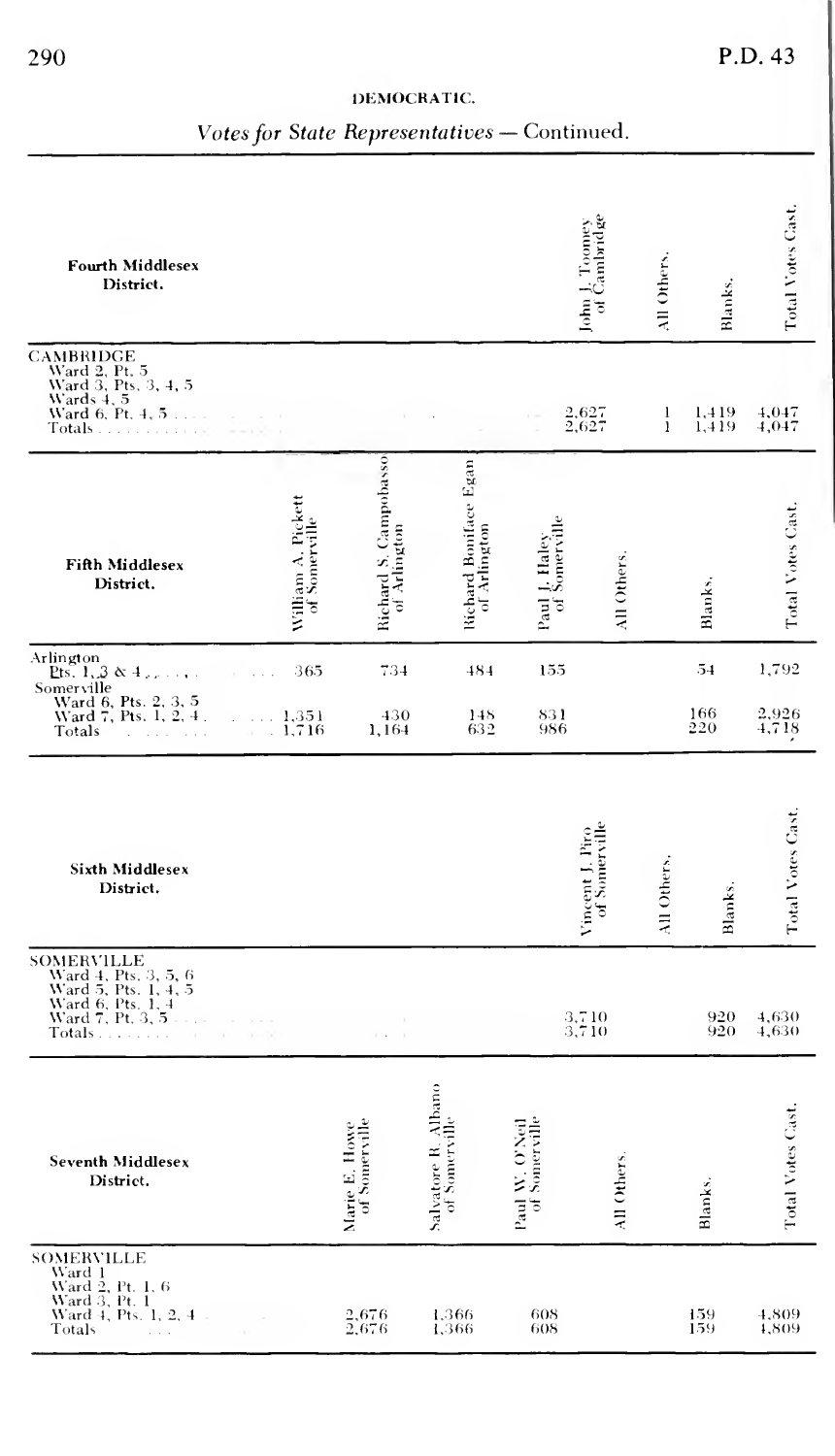1, 2, 3, 4<br>WALTHAM Ward 3

Totals . . . . . . . .

#### DEMOCRATIC.

#### Total Votes Cast.  $\frac{1}{2}$ All Others. Eighth Middlesex District. Blanks, SOMERYILLE Ward 2. Pt. 2. 3, 4. <sup>5</sup> Ward 3, Pt. 2, 3, 4, <sup>5</sup> Ward 5, Pt. 2, 3, <sup>6</sup> . . Totals 3,400 3,400  $\frac{1,014}{1,014}$ 1.014 4,414 4.4 14 Total Votes Cast s 2 All Others. Ninth Middlesex CE<br>EX<br>C District. Blanks. Arlington Pts. Pts. 2, 6, 8, 10, 12, 14, 16, 18, 20 3,390  $\frac{1,022}{1,022}$  $\frac{248}{248}$ 4,660 4,660 Eleanor M. Campobasso<br>of Arlington Total Votes Cast. Joseph S. Daly<br>of Arlington All Others. **Tenth Middlesex** District. Blanks. Arlington Pt. 5<br>
7. 9. 11, 13, 15, 17, 19, 21<br>
Totals  $\frac{2,151}{2,151}$ 3,088  $\frac{2}{2}$  $^{167}_{167}$ 5,408<br>5,408 Edward F. Galotti<br>of Belmont **Total Votes Cast MILOthers Eleventh Middlesex** District. Blanks. Belmont Pts.

 $\overline{a}$ 

 $\frac{1.644}{597}$ <br>2,241

2.290

921  $3.211$ 

646

 $\frac{324}{970}$ 

### Votes for State Representatives — Continued.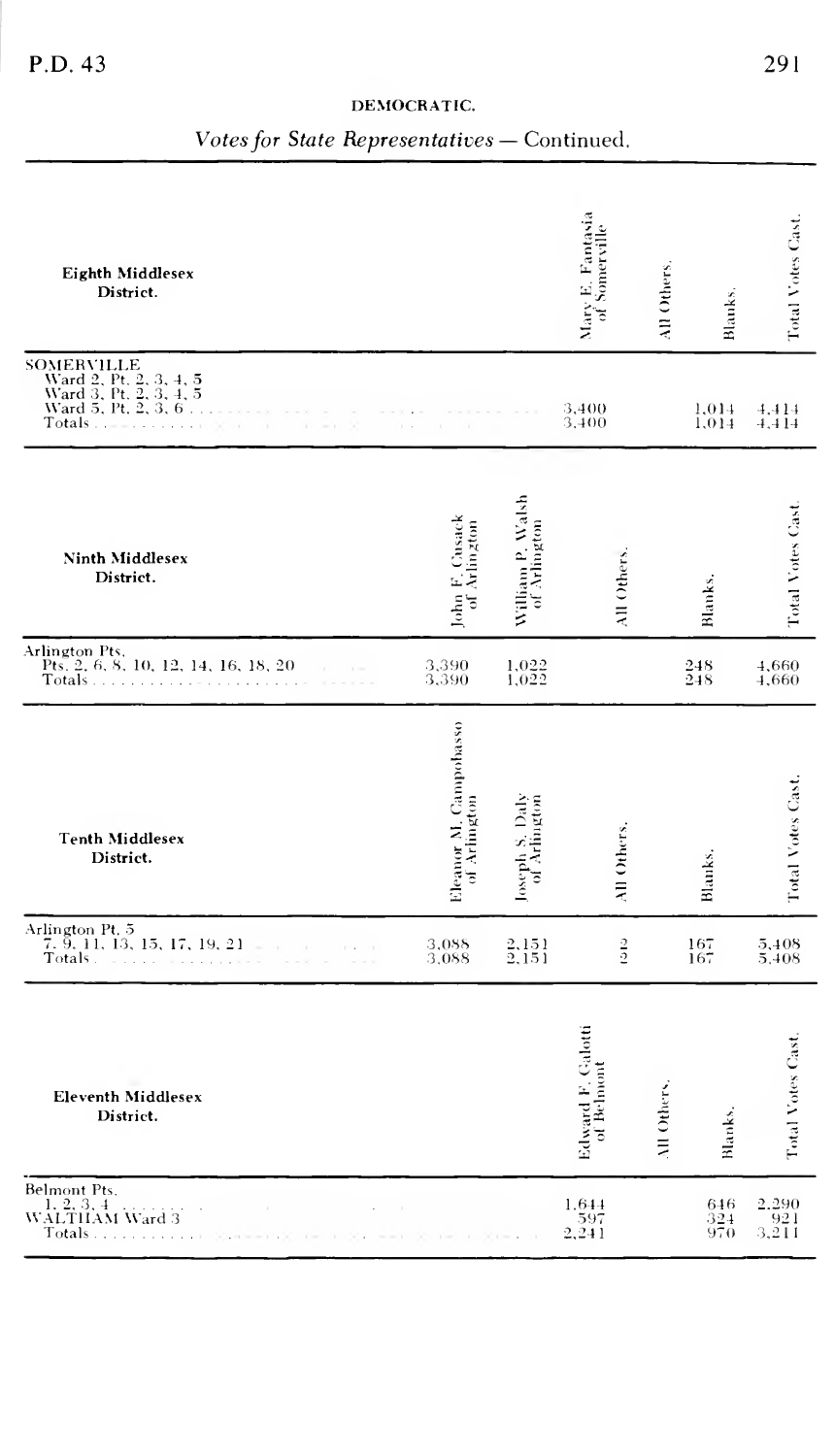| <b>Twelfth Middlesex</b><br>District.                            |                                                                                                                                                                                                                                                                                                                                                                                  | Peter D. Corbett<br>of Watertown | T. Thomas D'Onofrio<br>of Watertown | Raymond J. McDonald<br>of Watertown  | Maurice J. Sheehan<br>of Watertown | All Others. | Blanks,                                          | Total Votes Cast.       |
|------------------------------------------------------------------|----------------------------------------------------------------------------------------------------------------------------------------------------------------------------------------------------------------------------------------------------------------------------------------------------------------------------------------------------------------------------------|----------------------------------|-------------------------------------|--------------------------------------|------------------------------------|-------------|--------------------------------------------------|-------------------------|
| Watertown Pts.<br>6, 7, 8A, 8B, 9, 10, 11                        | $\mathcal{F}^{\text{max}}_{\text{max}}$                                                                                                                                                                                                                                                                                                                                          | 1,441<br>1,441                   | 1,309<br>1,309                      | $\frac{375}{375}$                    | $^{1,452}_{1,452}$                 |             | 343<br>343                                       | 4,920<br>4,920          |
| <b>Thirteenth Middlesex</b><br>District.                         |                                                                                                                                                                                                                                                                                                                                                                                  |                                  | Richard M. McGrath<br>of Watertown  | Salvatore Ciccarelli<br>of Watertown | All Others,                        |             | Blanks.                                          | Total Votes Cast.       |
| Belmont Pt. 5, 6                                                 | $\frac{1}{2} \left( \begin{array}{ccc} 1 & 0 & 0 \\ 0 & 0 & 0 \\ 0 & 0 & 0 \\ 0 & 0 & 0 \\ 0 & 0 & 0 \\ 0 & 0 & 0 \\ 0 & 0 & 0 \\ 0 & 0 & 0 \\ 0 & 0 & 0 \\ 0 & 0 & 0 \\ 0 & 0 & 0 \\ 0 & 0 & 0 & 0 \\ 0 & 0 & 0 & 0 \\ 0 & 0 & 0 & 0 \\ 0 & 0 & 0 & 0 & 0 \\ 0 & 0 & 0 & 0 & 0 \\ 0 & 0 & 0 & 0 & 0 \\ 0 & 0 & 0 & 0 & 0 \\ 0 & 0 & 0$<br>المتحدث المتعرفين.<br>من من المتعرفين |                                  | 622<br>$\frac{1,413}{2,035}$        | 305<br>1,602<br>1,907                |                                    |             | 105<br>$\begin{array}{c} 243 \\ 348 \end{array}$ | 1,032<br>3,258<br>4,290 |
| Fourteenth Middlesex<br>District.                                |                                                                                                                                                                                                                                                                                                                                                                                  |                                  |                                     |                                      | Donald J. Manning<br>of Waltham    | All Others. | Blanks.                                          | Total Votes Cast.       |
| <b>WALTHAM</b><br>Wards 1, 2, 4, 6<br>Totals                     | $\label{eq:3.1} \frac{1}{1-\alpha} \left( \begin{array}{cc} \alpha \alpha & \alpha \beta & \alpha & \alpha \\ \alpha & \alpha & \alpha & \alpha \end{array} \right) \, ,$                                                                                                                                                                                                        |                                  | $\epsilon$                          | $\mathcal{N}$ .                      | $\frac{1,589}{1,589}$              |             | 859<br>859                                       | $2,448$<br>$2,448$      |
| <b>Fifteenth Middlesex</b><br>District.                          |                                                                                                                                                                                                                                                                                                                                                                                  |                                  |                                     |                                      | Richard E. Landry<br>of Waltham    | All Others. | Blanks.                                          | Total Votes Cast.       |
| <b>WALTHAM</b><br>Wards 5, 7, 8, 9.<br>Totals<br><b>Services</b> | $\sim$<br>÷.                                                                                                                                                                                                                                                                                                                                                                     |                                  | $\mathcal{X}=\mathcal{X}$           | All the con-<br>$\frac{1}{2}$        | 1,384<br>1,384                     |             | 597<br>597                                       | 1,984<br>1,981          |

# Votes for State Representatives - Continued.